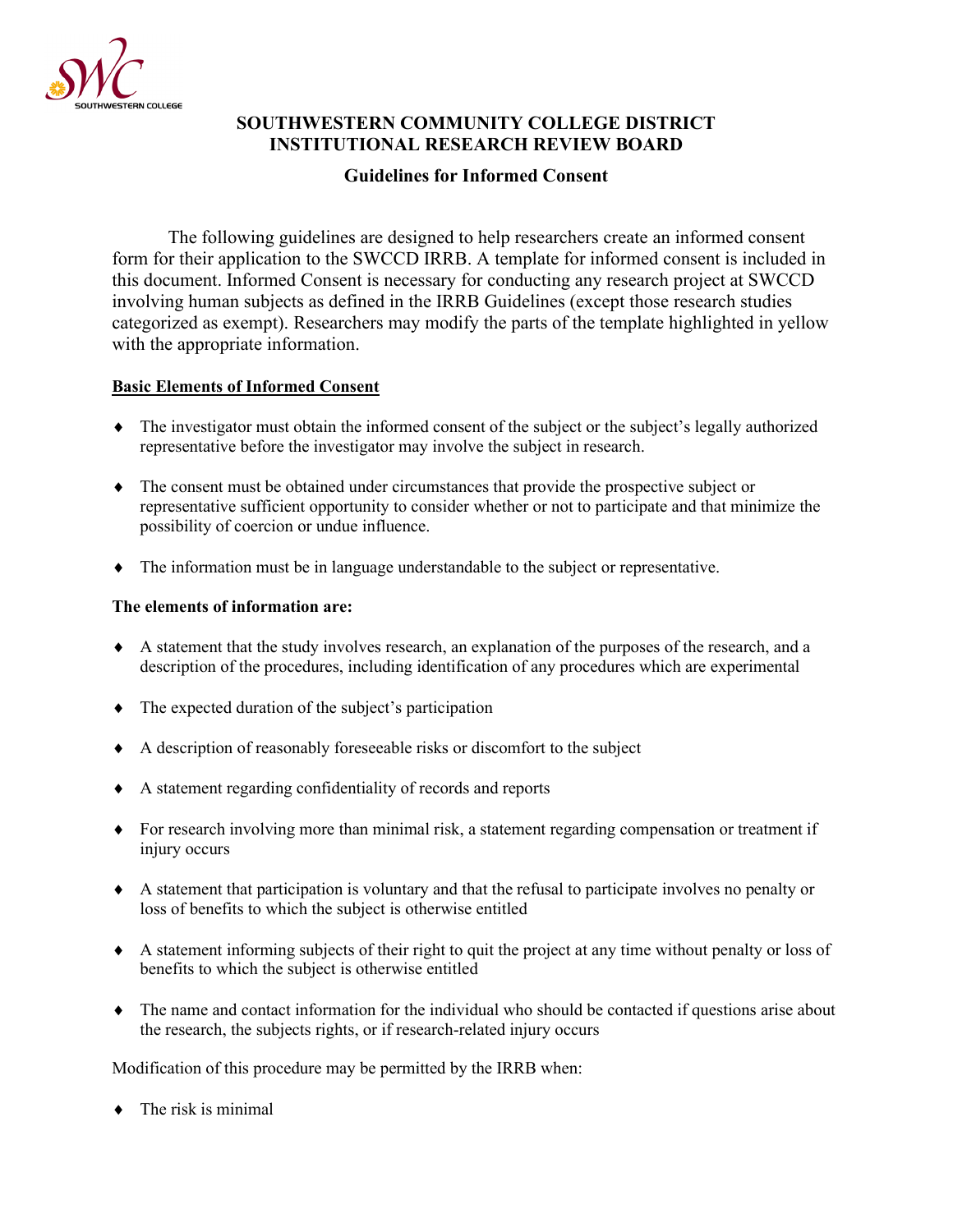- ♦ The rights and welfare of the subjects will not be adversely affected
- ♦ The procedure of obtaining informed consent would invalidate the objectives of the research
- ♦ Alternative means of conducting the research are not available or would be less advantageous to the subject
- ♦ Whenever appropriate, subjects will be provided with additional pertinent information after participation

If the research is to involve persons of other countries or cultures, the investigator should consider consulting the *WHO/CIOMS Proposed International Guidelines for Biomedical Research Involving Human Subjects* or regional and national research ethics committees familiar with the customs in the community in which the research is to be done.

#### **Documentation of Consent**

- ♦ A consent form is documentation that the process of informed consent has taken place. The form includes the elements of informed consent stated above.
- ♦ The consent form must be approved by the IRRB.
- ♦ The information must be in language understandable to the subject or representative. The subject or the subject's legally authorized representative must have an adequate opportunity to read the form before it is signed.
- ♦ The form must be signed by the subject or the representative. A copy must be given to the person signing the form.
- ♦ The form must include the statement "I hereby agree to participate in the research" or "My signature below indicates my willingness to participate in this research project."
- ♦ The form must not include language through which the subject waives any rights or releases the investigator, sponsor, or institution from liability for negligence.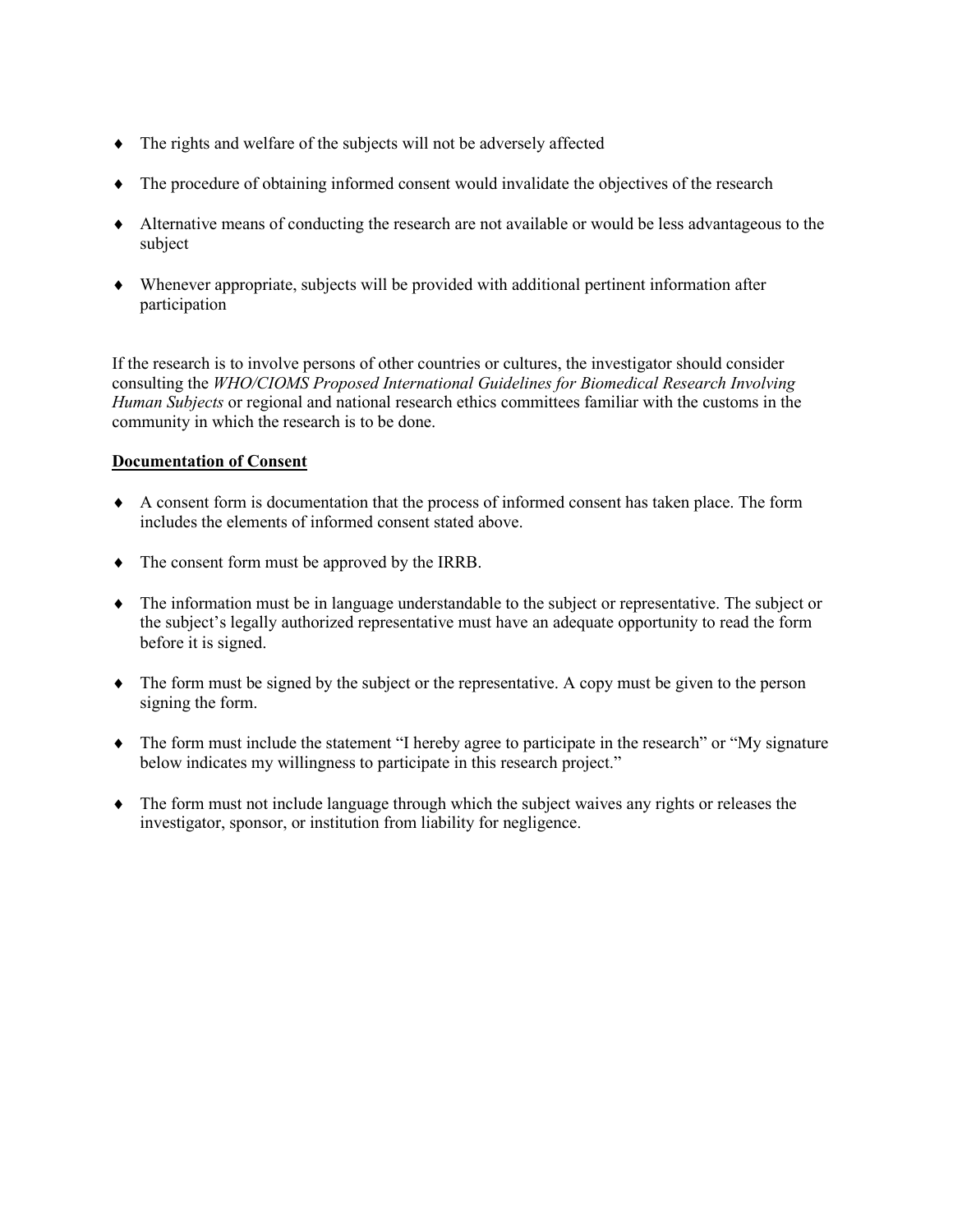# **[Informed Consent Document Template**]

# **[***Project Title***]**

### **[Purpose]**

You are being asked to participate in a research study about [*insert general statement about study]*. The purpose of this research is [*insert a statement of purpose].* You were selected as a possible participant because [*explain how participant was identified]*. Please read this form and ask any questions that you may have before agreeing to be in the research.

### **[Information about Participants' Involvement in the Study]**

The study will take place in [*building and room*]. It should take you approximately [*state the amount of time required of participants per session and for the total duration of the research*] to complete the research study.

If you agree to be a participant in this research, we would ask you to do the following things: *[List all procedures, preferably in chronological order, which will be employed in the research. Point out any procedures that are considered experimental. Clearly explain technical and medical terminology using non-technical language. Explain all procedures using language that is appropriate for the expected reading level of the participants.].*

### **[Risks]**

This research has the following risks: [*explain first risk, including the likelihood of the risk and any measures that will be used to minimize the risks*; c*ontinue providing the risks, as necessary*].

### **[Benefits]**

The benefits of participation are [*explain benefits of participation that will be gained, either by the participants, society, or to the body of knowledge. Note: monetary compensation is not considered a benefit of being in the study*].

### **[Compensation]**

You will receive the following payment/reimbursement: [*Explain the amount of payment or other reimbursement information (i.e., class credits), as well as when payment and/or reimbursement will occur*. *If applicable, indicate other ways participants can earn the same amount of credit or compensation. If you do not have compensation, delete this section*].

### **[Confidentiality]**

The information in this research will be kept confidential. [*State how the data will be coded*]. Research data will be stored in a secure location. [*State why the location is secure. (e.g., locked filing cabinet/room with limited access*]. The data will be made available only to the persons conducting the research. No reference will be made in oral or written reports that could link participants to the research. [*If tape or video recordings are made, explain who will have access to them, and when they will be erased/destroyed*].

#### **[Voluntary Participation]**

You do not have to perform any activity you do not want to. You do not have to answer any question you do not want to answer. Participation in this study is voluntary. If you decide to